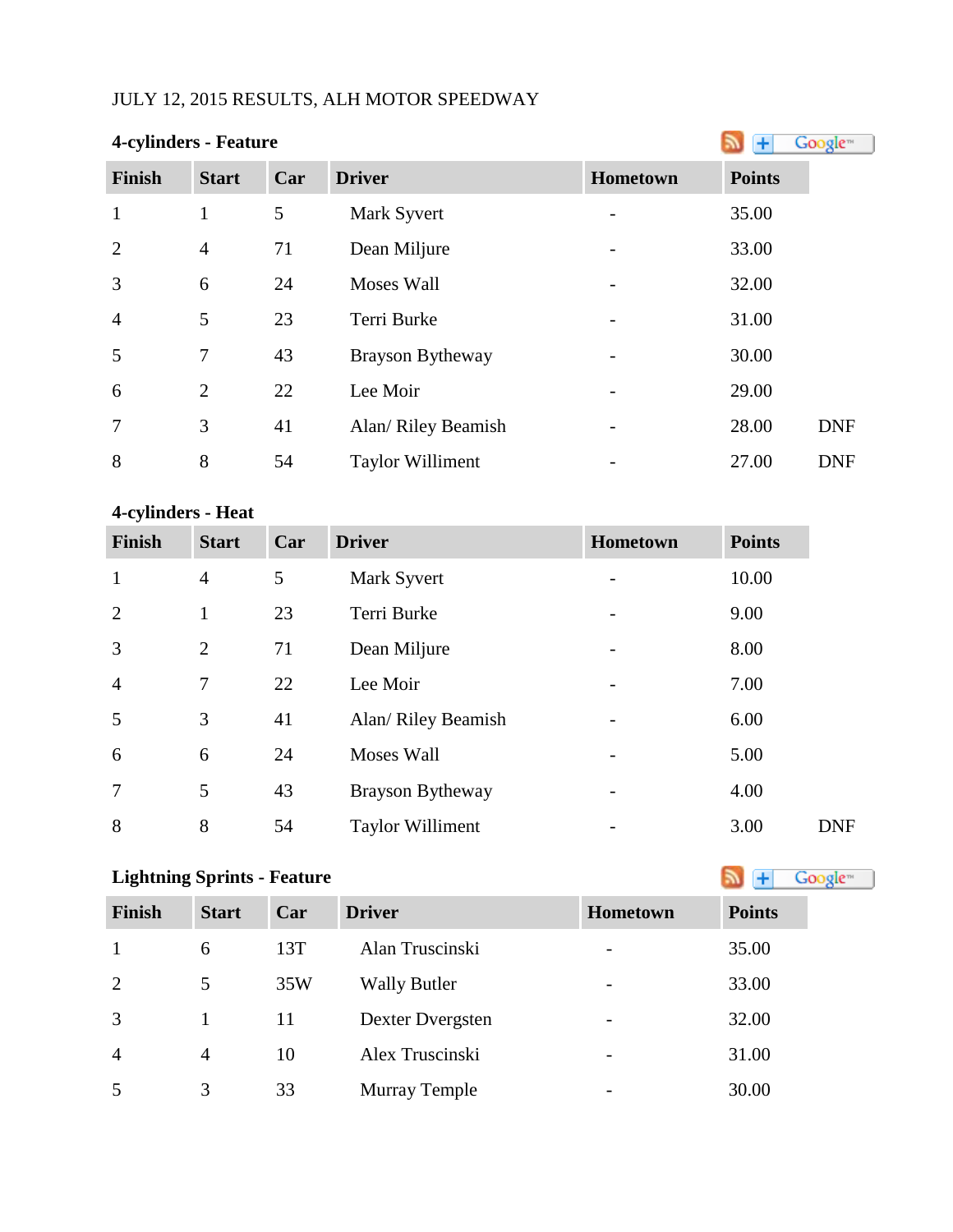| 6               | 13 | 17K            | Zak Kwiatkoski        | 29.00 |            |
|-----------------|----|----------------|-----------------------|-------|------------|
| $7\phantom{.0}$ | 11 | 31             | Eric Klassen          | 28.00 |            |
| 8               | 9  | 3              | Al Giesbrecht         | 27.00 |            |
| 9               | 12 | 14             | <b>Edward Bell</b>    | 26.00 |            |
| 10              | 8  | 2              | <b>Roland Bernard</b> | 25.00 |            |
| 11              | 10 | $\overline{4}$ | Eric Johnson          | 24.00 | <b>DNF</b> |
| 12              | 2  | 43             | Robert Livingstone    | 23.00 | <b>DNF</b> |
| 13              | 7  | 27             | Chris Unrau           | 22.00 | <b>DNF</b> |

## **Lightning Sprints - Heat 2**

| <b>Finish</b>  | <b>Start</b>   | Car | <b>Driver</b>        | <b>Hometown</b>              | <b>Points</b> |
|----------------|----------------|-----|----------------------|------------------------------|---------------|
|                |                | 33  | <b>Murray Temple</b> |                              | 10.00         |
| 2              | 2              | 35W | <b>Wally Butler</b>  | $\qquad \qquad \blacksquare$ | 9.00          |
| 3              | 3              | 27  | Chris Unrau          |                              | 8.00          |
| $\overline{4}$ | $\overline{4}$ | 10  | Alex Truscinski      |                              | 7.00          |
| 5              | 5              | 4   | Eric Johnson         |                              | 6.00          |
| 6              | 6              | 14  | <b>Edward Bell</b>   |                              | 5.00          |

## **Lightning Sprints - Heat 1**

| <b>Finish</b>  | <b>Start</b>   | Car | <b>Driver</b>         | Hometown                 | <b>Points</b> |
|----------------|----------------|-----|-----------------------|--------------------------|---------------|
| $\mathbf{1}$   |                | 13T | Alan Truscinski       |                          | 10.00         |
| $\overline{2}$ | $\overline{2}$ | 11  | Dexter Dvergsten      |                          | 9.00          |
| 3              | 5              | 2   | <b>Roland Bernard</b> | $\overline{\phantom{0}}$ | 8.00          |
| $\overline{4}$ | $\overline{4}$ | 43  | Robert Livingstone    | $\overline{a}$           | 7.00          |
| 5              | 6              | 3   | Al Giesbrecht         |                          | 6.00          |
| 6              | 3              | 31  | Eric Klassen          |                          | 5.00          |
| 7              | 7              | 17K | Zak Kwiatkoski        |                          | 4.00          |

# **MidwestModifieds - Feature**

| Finish | <b>Start</b> | Car            | <b>Driver</b>        | Hometown                 | <b>Points</b> |
|--------|--------------|----------------|----------------------|--------------------------|---------------|
|        |              | $\Delta\Delta$ | <b>Austin Hunter</b> | $\overline{\phantom{a}}$ | 35.00         |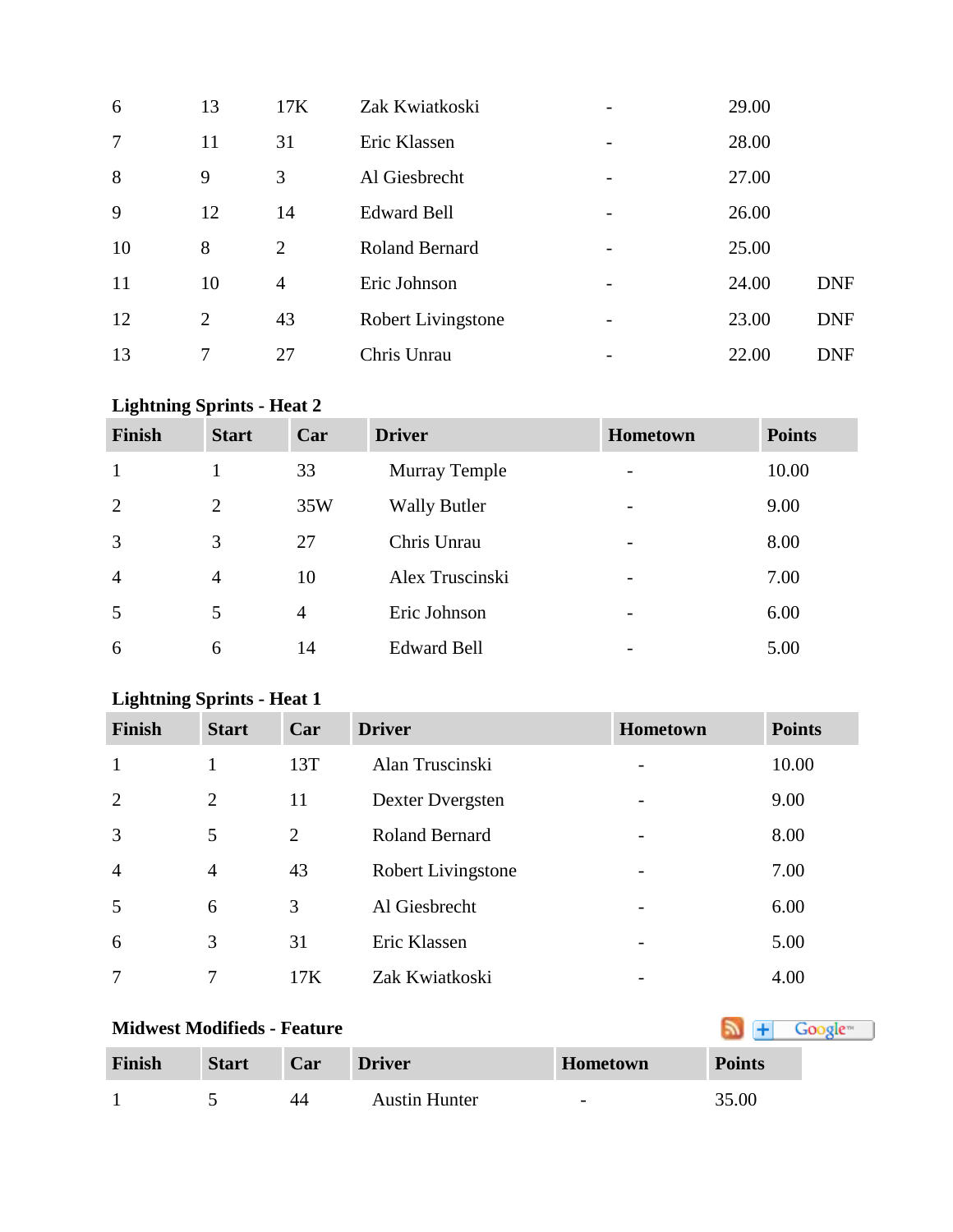| $\overline{2}$ | 1              | 921 | Rick Fehr           | 33.00              |  |
|----------------|----------------|-----|---------------------|--------------------|--|
| 3              | $\overline{4}$ | 36  | <b>Ryan Cousins</b> | 32.00              |  |
| $\overline{4}$ | 6              | 55  | Murray Kozie        | 31.00              |  |
| 5              | 3              | 88  | Cody Wall           | 30.00              |  |
| 6              | 7              | 18  | Gary Unrau          | 29.00              |  |
| 7              | $\overline{2}$ | 95  | <b>Ted Doell</b>    | 28.00              |  |
| 8              | 8              | 47  | Erich Frey          | 27.00              |  |
| 9              | 9              | 42  | Rob Penner          | 0.00<br><b>DNS</b> |  |

### **Midwest Modifieds - Heat**

| <b>Finish</b>  | <b>Start</b>   | Car | <b>Driver</b>        | Hometown                 | <b>Points</b> |
|----------------|----------------|-----|----------------------|--------------------------|---------------|
| $\mathbf{1}$   | $\overline{2}$ | 36  | <b>Ryan Cousins</b>  | $\overline{\phantom{a}}$ | 10.00         |
| $\overline{2}$ | $\overline{4}$ | 88  | Cody Wall            |                          | 9.00          |
| 3              | 7              | 44  | <b>Austin Hunter</b> |                          | 8.00          |
| $\overline{4}$ | 3              | 95  | <b>Ted Doell</b>     |                          | 7.00          |
| 5              | 9              | 921 | <b>Rick Fehr</b>     |                          | 6.00          |
| 6              | 5              | 55  | Murray Kozie         |                          | 5.00          |
| 7              | 6              | 18  | Gary Unrau           |                          | 4.00          |
| 8              | $\mathbf{1}$   | 47  | Erich Frey           |                          | 3.00          |
| 9              | 8              | 42  | Rob Penner           |                          | 2.00          |

| <b>Modifieds - Feature</b> |                | Google <sup>®</sup> |                     |                 |               |            |
|----------------------------|----------------|---------------------|---------------------|-----------------|---------------|------------|
| <b>Finish</b>              | <b>Start</b>   | Car                 | <b>Driver</b>       | <b>Hometown</b> | <b>Points</b> |            |
|                            | 3              | 10W                 | Ward Imrie          |                 | 35.00         |            |
| 2                          | $\overline{2}$ | 40                  | <b>Henry Peters</b> | -               | 33.00         |            |
| 3                          |                | 24                  | James Wall          | -               | 32.00         |            |
| $\overline{4}$             | 4              |                     | <b>Scott Greer</b>  | -               | 31.00         | <b>DNF</b> |

### **Modifieds - Heat**

| <b>Finish</b> | <b>Start</b> | Car | <b>Driver</b>      | <b>Hometown</b>          | <b>Points</b> |
|---------------|--------------|-----|--------------------|--------------------------|---------------|
|               |              |     | <b>Scott Greer</b> | $\overline{\phantom{a}}$ | 10.00         |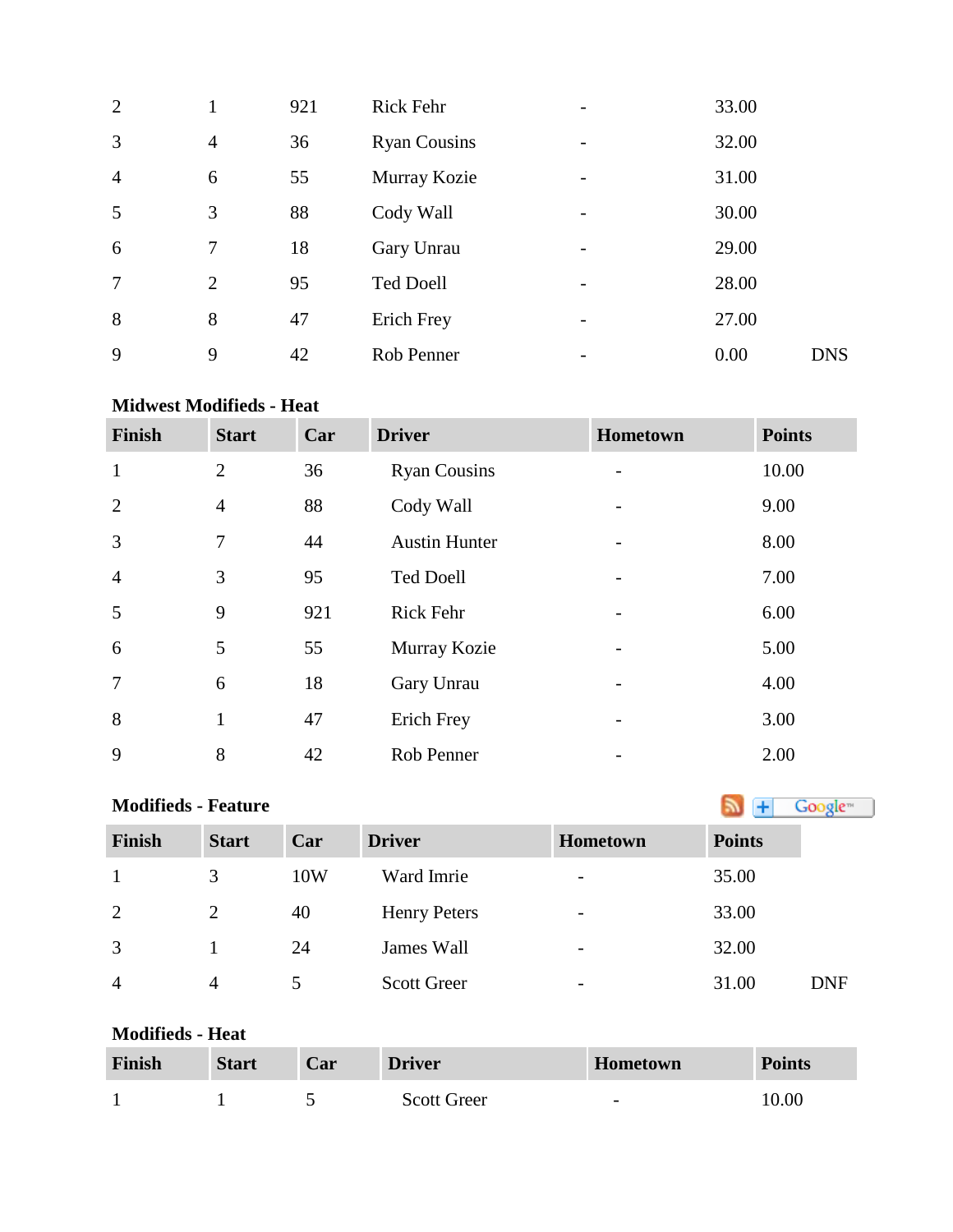| $\sim$        | 10W | Ward Imrie          | $\overline{\phantom{m}}$ | 9.00 |
|---------------|-----|---------------------|--------------------------|------|
| $\mathcal{R}$ | 24  | James Wall          | $\overline{\phantom{m}}$ | 8.00 |
|               | 40  | <b>Henry Peters</b> | $\overline{\phantom{0}}$ | 7.00 |

# **PureStocks - Feature A F Coogle**<sup>n</sup> **Coogle**<sup>n</sup>

| <b>Finish</b>  | <b>Start</b>   | Car | <b>Driver</b>        | Hometown | <b>Points</b> |            |
|----------------|----------------|-----|----------------------|----------|---------------|------------|
| $\mathbf{1}$   | 5              | 16  | Pat Smith            |          | 35.00         |            |
| $\overline{2}$ | 8              | 13S | Jamie Smith          |          | 33.00         |            |
| 3              | $\tau$         | 06  | Kevin Smith          |          | 32.00         |            |
| $\overline{4}$ | $\overline{2}$ | 37  | <b>Steve Redman</b>  |          | 31.00         |            |
| 5              | 3              | 2T  | Derek Pollock        |          | 30.00         |            |
| 6              | 6              | 21  | <b>Brett Proctor</b> |          | 29.00         |            |
| $\overline{7}$ | $\overline{4}$ | 9   | Les Mcrae            |          | 28.00         |            |
| 8              | $\mathbf{1}$   | 79  | <b>Bill Messier</b>  |          | 27.00         |            |
| 9              | 9              | 6   | Nathan Klaassen      |          | 26.00         |            |
| 10             | 10             | 25  | <b>Brad Wall</b>     |          | 25.00         |            |
| 11             | 13             | 445 | Marv Klaassen        |          | 24.00         |            |
| 12             | 11             | 86  | Sian Kroeker         |          | 23.00         | <b>DNF</b> |
| 13             | 12             | 95  | Al Unger             |          | 0.00          | <b>DNS</b> |

### **Pure Stocks - Heat 2**

| <b>Finish</b>  | <b>Start</b>   | Car | <b>Driver</b>       | <b>Hometown</b>              | <b>Points</b> |            |
|----------------|----------------|-----|---------------------|------------------------------|---------------|------------|
|                | $\overline{2}$ | 2T  | Derek Pollock       | $\overline{\phantom{0}}$     | 10.00         |            |
| $\overline{2}$ | 5              | 9   | Les Mcrae           | $\qquad \qquad \blacksquare$ | 9.00          |            |
| 3              | 6              | 37  | <b>Steve Redman</b> |                              | 8.00          |            |
| $\overline{4}$ | 3              | 79  | <b>Bill Messier</b> |                              | 7.00          |            |
| 5              | $\overline{4}$ | 25  | <b>Brad Wall</b>    |                              | 6.00          |            |
| 6              |                | 445 | Mary Klaassen       | $\overline{\phantom{0}}$     | 5.00          | <b>DNF</b> |

### **Pure Stocks - Heat 1**

| Finish | <b>Start</b> | Car | <b>Driver</b> | Hometown | <b>Points</b> |
|--------|--------------|-----|---------------|----------|---------------|
|--------|--------------|-----|---------------|----------|---------------|